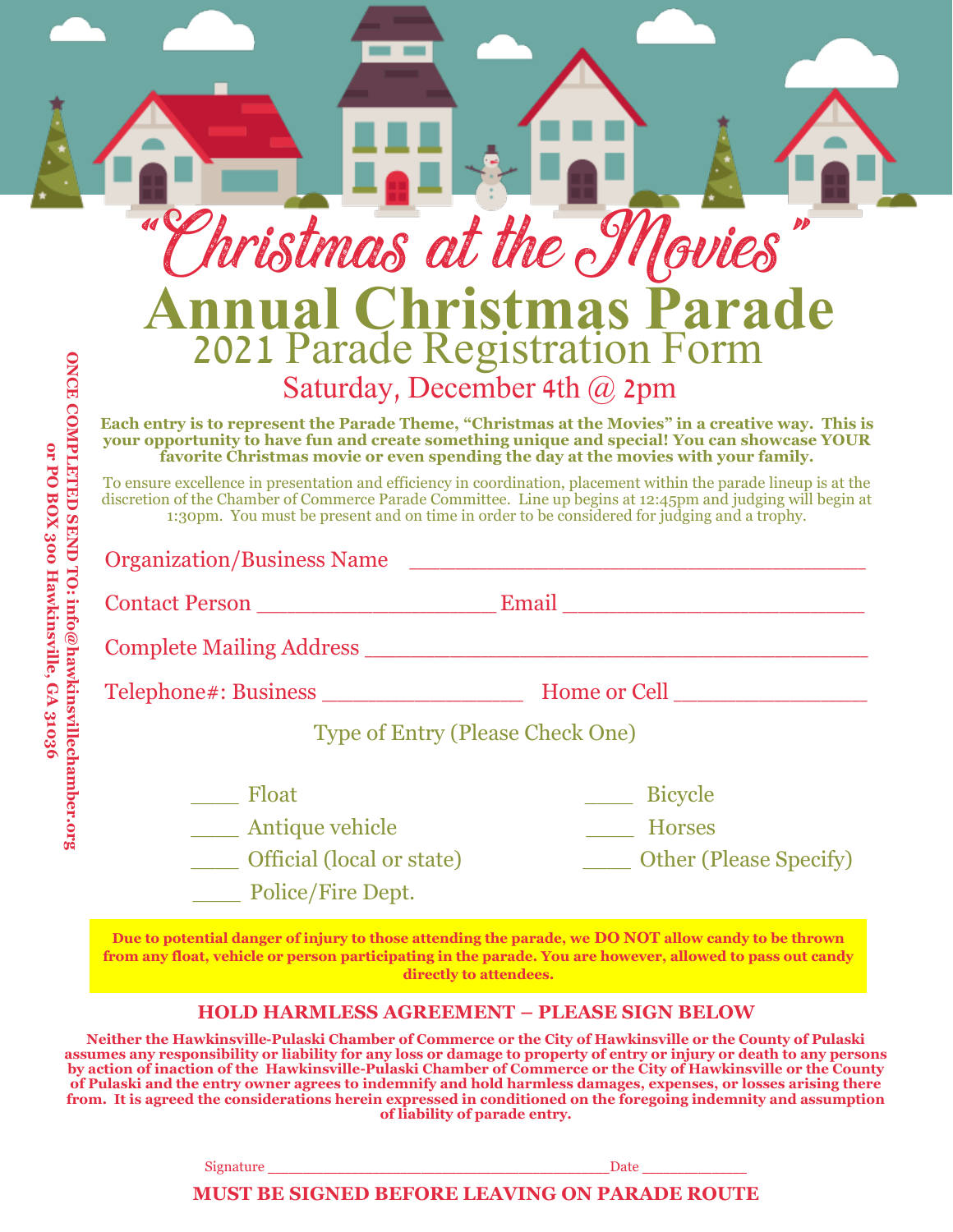

The HAWKINSVILLE-PULASKI CHAMBER OF COMMERCE is in charge of the parade. Local Sheriff's Department and Fire Department are in charge of staging areas and have final authority over the parade units assembled there.

- SAFETY is #1. During the parade, participants will follow the instructions of the Pulaski County Sheriff's Department, Hawkinsville–Pulaski County Fire Department and all Parade Officials. Drivers of vehicles and floats are responsible for the conduct and safety of their passengers. When in the staging area, have your float/vehicle positioned on the RIGHT HAND side of the street and all participants need to be on the float/vehicle or on the sidewalk until the parade starts. Once you have left the staging area, no one is permitted to get on or off until you reach the designated dismount area. (1st Baptist Church parking lot) Any incident, injury or unsafe act will be immediately reported to the nearest law enforcement officer, fireman or parade official.
- Performance groups will stop at the intersection of Commerce and Jackson Streets to perform one number and then continue down Commerce to turn on Houston Street.
- Drivers will drive in the center of the street at all times. In the event of a breakdown, please move float/vehicle to nearest parking lot of to the side of the road way to permit others to pass.
- Parade line up will begin at 12:45PM on Commerce Street starting in front of M.E. Roden Library and judging will begin at 1:30pm. Parade will begin at 2PM.
- Please park vehicles that are NOT IN THE PARADE in the 1st Baptist Church parking lot.
- In order to have a successful parade, we reserve the right to adjust your placement in the parade one the actual day of the parade. Our volunteers will be easy to spot and are there to help make the line up as smooth as possible.